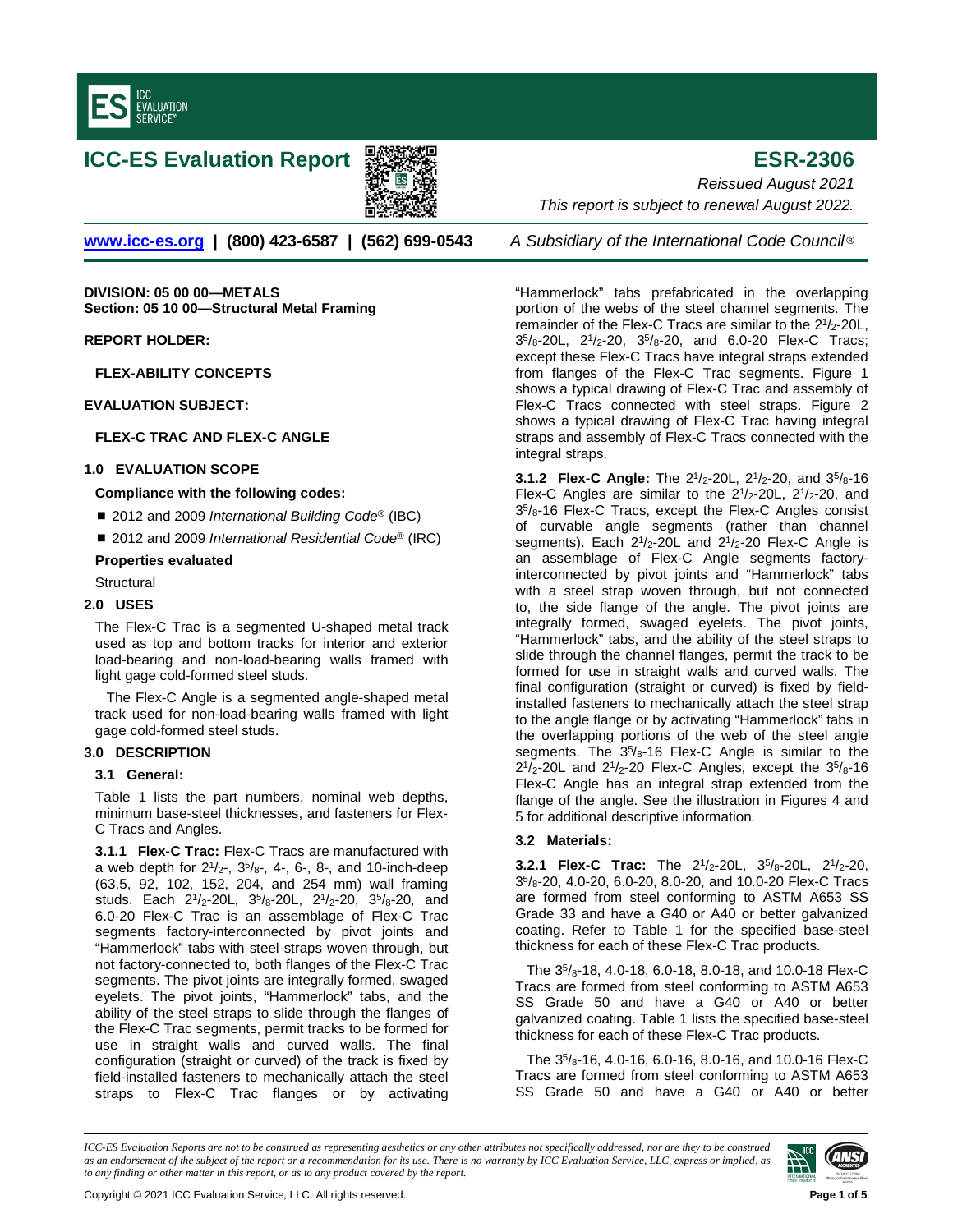galvanized coating. See Table 1 for the specified basesteel thickness for each of these Flex-C Trac products.

**3.2.2 Flex-C Angle:** The 21/2-20L and 21/2-20 Flex-C Angles are formed from steel conforming to ASTM A653 SS Grade 33 and have a G40 or A40 or better galvanized coating. The 35/8-16 Flex-C Angles are formed from steel conforming to ASTM A653 SS Grade 33, and have a G40 or A40 or better galvanized coating. Refer to Table 1 for the specified base-steel thickness of these angles.

**3.2.3 Straps:** The straps woven into the flanges of the Flex-C Tracs and Flex-C Angles are 0.75 inch (19.1 mm) wide and have a base-steel thickness of 0.023 inch (0.584 mm) and a G60 galvanized coating. The straps are formed from steel conforming to ASTM A653 Structural Steel Grade 80.

**3.2.4 Studs:** The studs must be C-shaped cold-formed steel studs having minimum base-steel thicknesses noted in Table 1 and depths noted in Section 3.1.1. The minimum flange width of the steel studs must be  $15\frac{15}{8}$  inches (41.3 mm). The steel must conform to ASTM A653 SS Grade 50 and have a G40 or A40 or better galvanized coating.

**3.2.5 Fasteners:** The screws field-installed to attach the straps to the flanges of Flex-C Tracs and Flex-C Angles and to attach Flex-C Tracs and Flex-C Angles to steel wall studs must be as noted in Table 1. The bolts field-installed into the webs of Flex-C Tracs and Flex-C Angles to attach them to the supporting structures must be spaced at 16 inches (406 mm) or 17 inches on center and designed to sustain the applied load to the satisfaction of code official.

# **4.0 DESIGN AND INSTALLATION**

### **4.1 Design:**

The nominal loads of the Flex-C Trac and Flex-C Angle segments subjected to wall stud end reaction loads due to transverse loads applied to the wall framing, are indicated in Table 1. For use in design, the tabulated nominal loads must be modified as noted in footnote 1 of Table 1 to determine the ASD allowable load or LRFD design load. At the ASD allowable load the maximum deflection of the Flex-C Trac and Flex-C Angle installed with the Hammerlock tab connections (Method A) will not exceed 0.094 inches (2.38 mm) and the maximum deflection of the Flex-C Trac and Flex-C Angle installed with the side screw connections (Method B) will not exceed 0.125 inch (3.18 mm).

### **4.2 Installation:**

The curvature of the Flex-C Trac and Flex-C Angle must be fixed by activating the "Hammerlock" (Method A) by striking down the "Hammerlock" tabs to create a connection such that the upper surface of the lower web/tab is coplanar with the upper surface of the upper web of the channels and angles, or by field-installing fasteners described in Section 3.2.3 into the straps at each flange of each segment of the channel (Method B).

The Flex-C Trac and Flex-C Angle must be attached to the supporting structure with fasteners installed through the web of the channel within 8 inches (203 mm) from each stud web, at approximately mid-depth of the channel or angle. The fasteners used to attach the Flex-C Trac and Flex-C Angle to the supporting structure shall be designed for the applied loads.

The wall framing studs must be installed into tracks such that the web of the stud is within 8 inches (203 mm) of the fasteners attaching the track to the supporting structure. The wall framing stud installation locations must also be limited such that the loops in the Flex-C Trac flanges for the straps are not in the same location as the flanges of wall studs. Where the Flex-C Trac or Flex-C Angle is butt-spliced at adjacent tracks, the wall studs must not be installed between the butt splice and the fastener used to attach the Flex-C Trac and Flex-C Angle to the supporting structure. The studs must be affixed to the Flex-C Trac or Flex-C Angle with the fasteners described in Section 3.2.3 installed through the channel flange and/or steel strap and into the stud. The distance between the end of stud and web of Flex-C Tracs and Angles must be within 0.25 inch (6.35 mm) when Flex-C Tracs and Angles are used in non-load bearing walls framed with light gage cold-formed steel studs.

#### **5.0 CONDITIONS OF USE**

The Flex-C Tracs and Flex-C Angles described in this report comply with, or are suitable alternatives to what is specified in, those codes listed in Section 1.0 of this report, subject to the following conditions:

- **5.1** Flex-C Tracs and Flex-C Angles must be installed and identified in accordance with this report, the applicable code and the manufacturer's published installation instructions.
- **5.2** The ASD allowable loads or LRFD design loads derived in accordance with Footnote 1 to Table 1 must exceed the applied loads.
- **5.3** Complete plans, details, and calculations for each project, verifying compliance with this report, must be submitted to code official for approval.
- **5.4** The uncoated minimum base-steel thickness values for Flex-C Tracs and Flex-C Angles must be the minimum base-steel thickness values noted in Table 1.
- **5.5** Flex-C Tracks and Flex-C Angles are used to support steel studs designed without considering composite interaction between the wall sheathing and steel wall framing.

### **6.0 EVIDENCE SUBMITTED**

Descriptive information, reports of load tests, and quality control documentation.

### **7.0 IDENTIFICATION**

- **7.1** Each Flex-C Trac and Flex-C Angle is identified by the registered trademark of Flex-Ability Concepts, LLC, which is the word "Flex-C"; the serial/heat number; the part number; the company name and website address of Flex-Ability Concepts, LLC; and the evaluation report number (ESR-2306), stamped on the center of the web of each channel or angle segment.
- **7.2** The report holder's contact information is the following:

**FLEX-ABILITY CONCEPTS 5500 RENO AVENUE, SUITE 300 OKLAHOMA CITY, OKLAHOMA 73127 (405) 996-5343 (866) 443-3539 [www.flexabilityconcepts.com](http://www.flexabilityconcepts.com/)**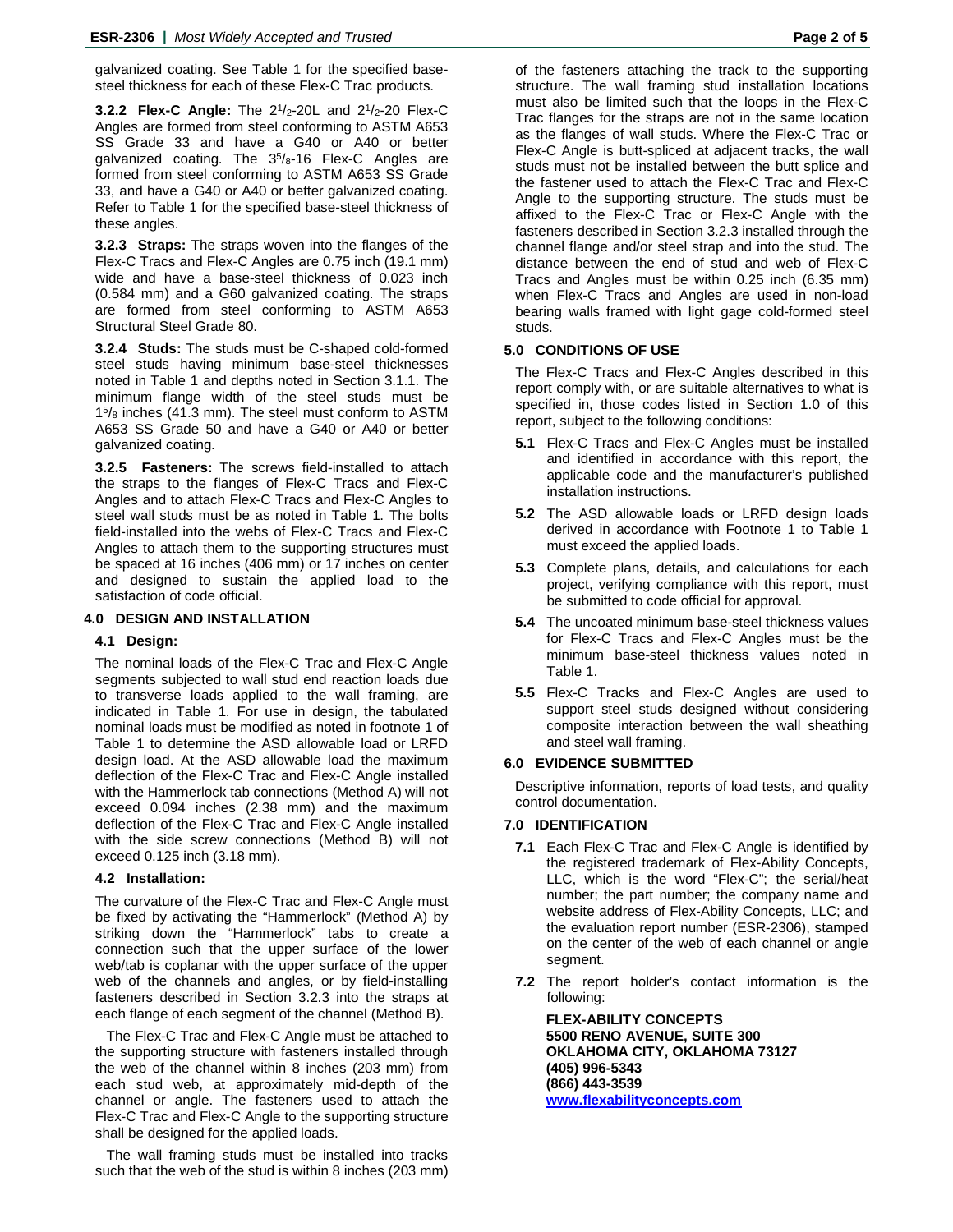| TABLE 1—FLEX-C TRAC AND FLEX-C ANGLE DESIGN PARAMETERS AND NOMINAL LOADS1.2.5.6 (pounds) |  |  |  |  |  |
|------------------------------------------------------------------------------------------|--|--|--|--|--|
|------------------------------------------------------------------------------------------|--|--|--|--|--|

| <b>PART</b>   | <b>NOMINAL</b><br><b>TRAC OR ANGLE</b><br><b>WEB DEPTH</b><br>(in.) | <b>MINIMUM</b><br><b>BASE-STEEL</b><br><b>THICKNESS</b><br>(in.) |                   | <b>FASTENERS<sup>3</sup></b> |                            | <b>METHOD OF FIXING</b><br><b>CURVATURE4</b> |                 |                 |      |  |  |  |  |
|---------------|---------------------------------------------------------------------|------------------------------------------------------------------|-------------------|------------------------------|----------------------------|----------------------------------------------|-----------------|-----------------|------|--|--|--|--|
| <b>NUMBER</b> |                                                                     | Trac<br>or                                                       | Stud <sup>7</sup> | <b>Strap</b><br>to           | <b>Trac or Angle</b><br>to |                                              | <b>Method A</b> | <b>Method B</b> |      |  |  |  |  |
|               |                                                                     | Angle                                                            |                   | Flange                       | <b>Studs</b>               | Load                                         | Ω               | Load            | Ω    |  |  |  |  |
| Flex-C Trac   |                                                                     |                                                                  |                   |                              |                            |                                              |                 |                 |      |  |  |  |  |
| $2.5 - 20L$   | 2.5                                                                 | 0.028                                                            | 0.028             | No. 8-18                     | No. 8-18                   | 172                                          | 2.90            | 442             | 2.90 |  |  |  |  |
| 3.625-20L     | 3.625                                                               | 0.028                                                            | 0.028             | No. 8-18                     | No. 8-18                   | 288                                          | 2.67            | 744             | 2.90 |  |  |  |  |
| $2.5 - 20$    | 2.5                                                                 | 0.030                                                            | 0.030             | No. 8-18                     | No. 8-18                   | 241                                          | 2.90            | 539             | 2.90 |  |  |  |  |
| 3.625-20      | 3.625                                                               | 0.030                                                            | 0.030             | No. 8-18                     | No. 8-18                   | 270                                          | 2.90            | 699             | 2.90 |  |  |  |  |
| $4.0 - 20$    | 4.0                                                                 | 0.033                                                            | 0.033             | No. 8-18                     | No. 8-18                   | 357                                          | 4.65            | 578             | 3.10 |  |  |  |  |
| $6.0 - 20$    | 6.0                                                                 | 0.033                                                            | 0.033             | No. 8-18                     | No. 8-18                   | 417                                          | 2.90            | 611             | 2.90 |  |  |  |  |
| $8.0 - 20$    | 8.0                                                                 | 0.033                                                            | 0.033             | No. 8-18                     | No. 8-18                   | 535                                          | 2.90            | 648             | 2.90 |  |  |  |  |
| $10.0 - 20$   | 10.0                                                                | 0.033                                                            | 0.033             | No. 8-18                     | No. 8-18                   | 404                                          | 3.38            | 697             | 2.90 |  |  |  |  |
| 3.625-18      | 3.625                                                               | 0.0428                                                           | 0.0428            | No. 8-18                     | No. 10-16                  | 649                                          | 4.00            | 1,000           | 3.40 |  |  |  |  |
| $4.0 - 18$    | 4.0                                                                 | 0.0428                                                           | 0.0428            | No. 10-16                    | No. 10-16                  | 636                                          | 2.90            | 1.111           | 2.90 |  |  |  |  |
| $6.0 - 18$    | 6.0                                                                 | 0.0428                                                           | 0.0428            | No. 10-16                    | No. 10-16                  | 758                                          | 2.90            | 1,678           | 2.90 |  |  |  |  |
| $8.0 - 18$    | 8.0                                                                 | 0.0428                                                           | 0.0428            | No. 10-16                    | No. 10-16                  | 1,552                                        | 2.90            | 1.544           | 3.11 |  |  |  |  |
| $10.0 - 18$   | 10.0                                                                | 0.0428                                                           | 0.0428            | No. 10-16                    | No. 10-16                  | 1,179                                        | 2.90            | 1,278           | 2.90 |  |  |  |  |
| 3.625-16      | 3.625                                                               | 0.054                                                            | 0.054             | No. 8-18                     | No. 10-16                  | 823                                          | 3.10            | 895             | 2.95 |  |  |  |  |
| $4.0 - 16$    | 4.0                                                                 | 0.054                                                            | 0.054             | No. 10-16                    | No. 10-16                  | 713                                          | 2.90            | 1,285           | 2.90 |  |  |  |  |
| $6.0 - 16$    | 6.0                                                                 | 0.054                                                            | 0.054             | No. 10-16                    | No. 10-16                  | 1,081                                        | 2.90            | 1,538           | 2.90 |  |  |  |  |
| $8.0 - 16$    | 8.0                                                                 | 0.054                                                            | 0.054             | No. 10-16                    | No. 10-16                  | 1,154                                        | 2.90            | 1,359           | 2.90 |  |  |  |  |
| $10.0 - 16$   | 10.0                                                                | 0.054                                                            | 0.054             | No. 10-16                    | No. 10-16                  | 1,558                                        | 2.90            | 1,717           | 3.03 |  |  |  |  |
|               | <b>Flex-C Angle</b>                                                 |                                                                  |                   |                              |                            |                                              |                 |                 |      |  |  |  |  |
| $2.5 - 20L$   | 2.5                                                                 | 0.028                                                            | 0.028             | No. 8-18                     | No. 8-18                   | 110                                          | 2.90            | 90              | 3.10 |  |  |  |  |
| $2.5 - 20$    | 2.5                                                                 | 0.030                                                            | 0.030             | No. 8-18                     | No. 8-18                   | 191                                          | 2.90            | 124             | 2.90 |  |  |  |  |
| 3.625-16      | 3.625                                                               | 0.054                                                            | 0.054             | No. 8-18                     | No. 10-16                  | 385                                          | 2.90            | 282             | 2.90 |  |  |  |  |

For **SI:** 1 inch =  $25.4$  mm, 1 lbf =  $4.45$  N.

1The tabulated nominal loads are the adjusted maximum stud reactions that can be supported by Flex-C Trac and Flex-C Angle segments. For allowable strength design (ASD), the allowable load for each model of Flex-C Trac and Flex-C Angle segment must be derived by dividing the associated adjusted nominal load by the associated safety factor, Ω, noted in the above table. The safety factor, Ω, values are derived in accordance with Chapter F of AISI S100- 2007.

2For Flex-C Angle, the applicable load direction is perpendicular to, and towards, the vertical flange of the Flex-C Angle.

<sup>3</sup>The fastener length is, respectively, 0.5 inch for No. 8-18 and 0.75 inch for No. 10-16 pancake head self-drilling screws.<br><sup>4</sup>The methods used to fix the curvature of the Flex-C Tracs or Flex-C Angles are described in S

5 The flanges of track sections having the Hammerlock tab connections, Method A, will not exceed the out of wall plane deflection of

0.094 inch (2.38 mm) under allowable loads calculated in accordance with Table 1.

<sup>6</sup>The flanges of track sections having the side screw connections, Method B, will not exceed the out of wall plane deflection of 0.125 inch (3.18 mm) under allowable loads calculated in accordance with Table 1.

7 The minimum base-steel thickness values for studs were used to generate the adjusted maximum tested stud reactions noted in the above table. The studs must be designed in accordance with AISI S211-2007.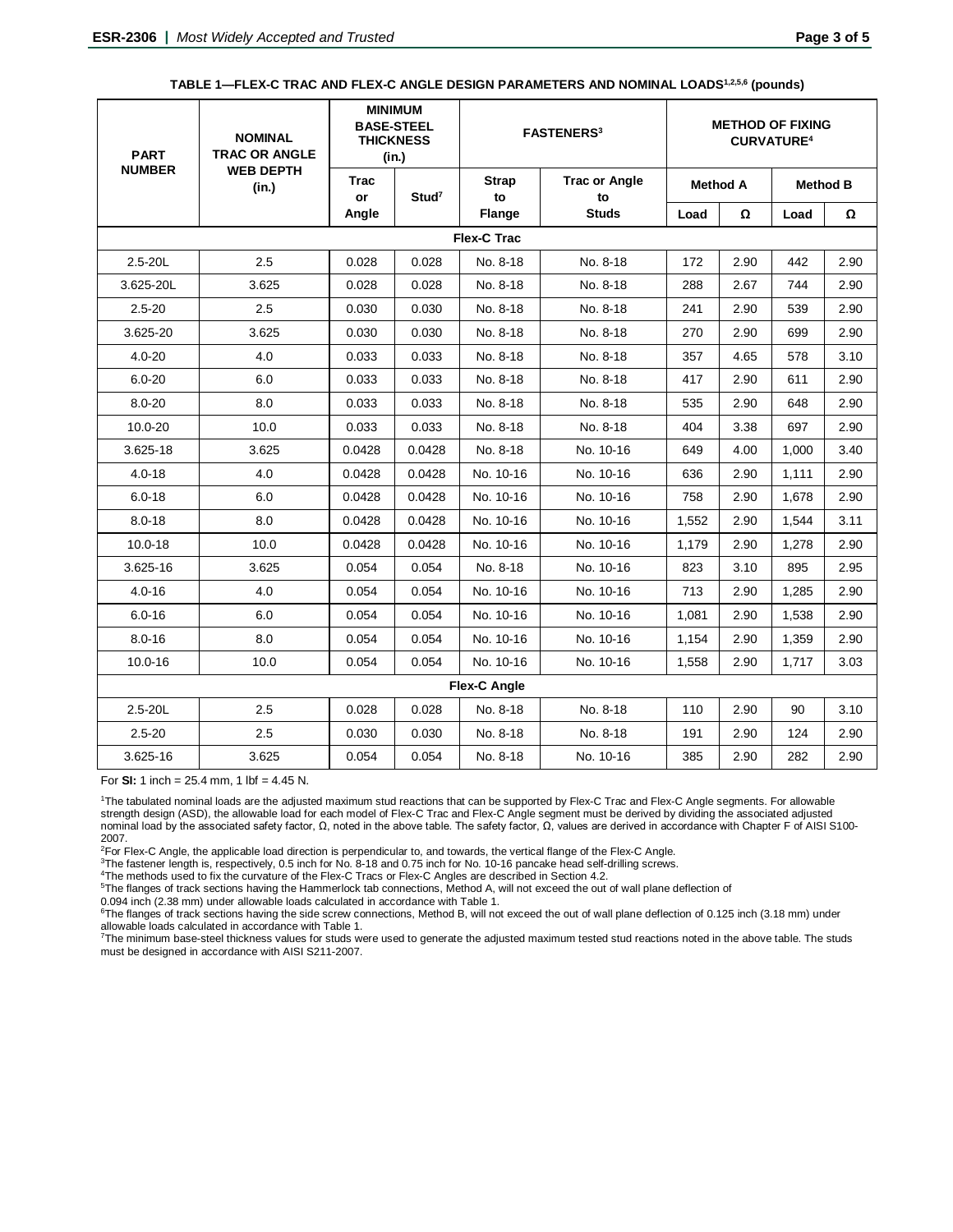

**FIGURE 1—TYPICAL DRAWING OF FLEX-C TRAC AND ASSEMBLY OF FLEX-C TRACS WITH STEEL STRAPS**



**FIGURE 2—TYPICAL DRAWINGS OF FLEX-C TRACS AND ASSEMBLY OF FLEX-C TRACS WITH INTEGRAL STEEL STRAPS**